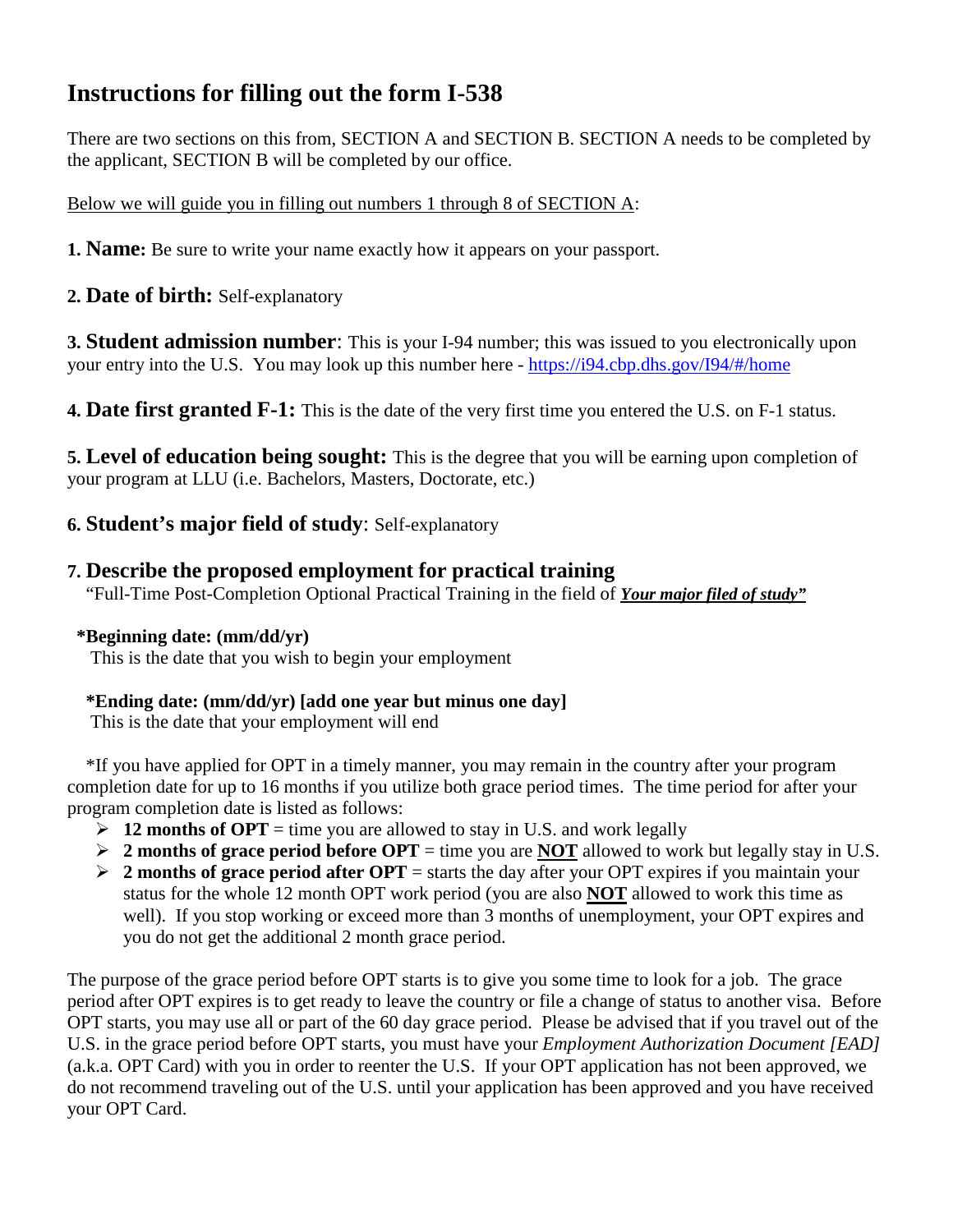#### **Number of hours per week:**

Depending on your request (Full-time or Part-time), you may work 40 or 20 Hours per week.

**8. List all periods authorized employment for practical training**: Dates of off-campus clinical training, internship, or field practicum that was a program requirement.

**Signature & Date:** Please do not sign and date until the day of your OPT appointment with ISSS Office. We will review all your OPT application documents before you mail your application to USCIS.